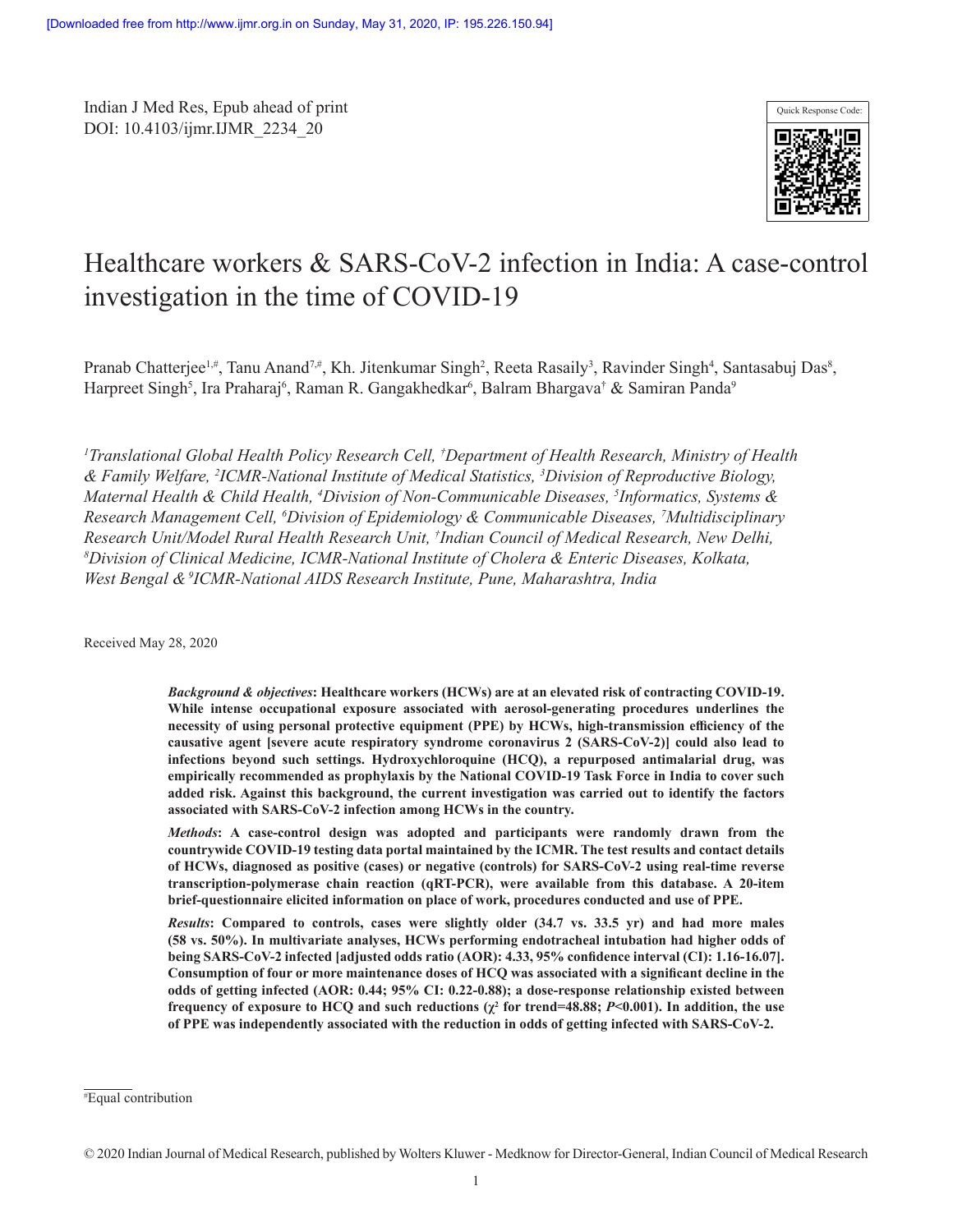*Interpretations & conclusions***: Until results of clinical trials for HCQ prophylaxis become available, this study provides actionable information for policymakers to protect HCWs at the forefront of COVID-19 response. The public health message of sustained intake of HCQ prophylaxis as well as appropriate PPE use need to be considered in conjunction with risk homoeostasis operating at individual levels.**

**Key words** Dose-response relationship - healthcare worker - hydroxychloroquine prophylaxis - personal risk management rapid evidence generation - SARS-CoV-2

Since its global recognition in December 2019, the novel coronavirus disease (COVID-19) pandemic has spread to over 200 countries in less than five months. Severe acute respiratory syndrome coronavirus 2 (SARS-CoV-2), the causative agent of this disease, was noted to spread efficiently through respiratory droplets and contact routes<sup>1-4</sup>. While common presenting symptoms are fever, fatigue, dry cough, myalgia and dyspnoea, a few patients have reported having diarrhoea, nausea, vomiting and new-onset anosmia or ageusia. A considerable proportion of the SARS-CoV-2-infected individuals (around 80%) did not have any noticeable symptoms and yet were able to transmit the infection<sup>5</sup>. Such unique transmission potentials of SARS-CoV-2 and lack of definitive antiviral therapy were the reasons behind its wide-scale spread. Evidence indicates that healthcare workers (HCWs) are particularly at risk of acquiring SARS-CoV-2 infection, due to repeated occupational exposure<sup>6</sup>.

In the absence of specific treatments against COVID-19, social distancing<sup>7</sup>, use of face masks<sup>8</sup> and frequent hand washing with alcohol rubs or soap constituted the infection prevention measures targeting general population9 . However, HCWs, being exposed to a higher quantum of risk, needed additional intervention approaches for protection $10$ . Aprons, gowns, gloves, masks, face shields and goggles addressed such needs. These protective gears serve useful purpose in settings where procedures such as nasopharyngeal swab collection, endotracheal intubation or respiratory suctioning are performed on suspected or confirmed patients of COVID-19, potentially generating  $\alpha$  aerosols from the respiratory tract<sup>11</sup>. However, caregiving in a pandemic situation would also entail the risks of transmission of SARS-CoV-2 infection to HCWs from asymptomatic individuals who are not necessarily undergoing invasive procedures<sup>2,12,13</sup>. Chemoprophylaxis for HCWs could potentially have add-on advantages to cover this additional risk.

Prophylaxis in the present context refers to the use of a short-term therapy to prevent acquisition of SARS-CoV-2 infection. Currently, there are no approved vaccines against SARS-CoV-2, which makes the alternative of using chemotherapeutic agents an attractive proposition. However, no antiviral medicines proved efficacious during the previous coronavirus outbreaks (SARS 2003; Middle East respiratory syndrome coronavirus 2012) and therefore, did not leave the therapeutic community with any viable options during the present COVID-19 pandemic $14,15$ . Hydroxychloroquine (HCQ) came into discussion against this background<sup>16</sup>. Ability of this compound to inhibit the infection by SARS-CoV-2, as well as viral replication in cell cultures in a time- and dose-dependent manner made it a primary choice<sup>17</sup>. Furthermore, HCQ elevates the *p*H of endosomes and inhibits SARS-CoV-2 RNA-mediated inflammatory response<sup>18</sup>. These laboratory findings encouraged researchers to consider HCQ, originally used for malaria, as a repurposed agent for prophylaxis against SARS-CoV-219.

The National Task Force for COVID-19 in India took cognizance of this evidence and empirically recommended the use of HCQ as prophylaxis against SARS-CoV-2 infection in asymptomatic HCWs treating suspected or confirmed COVID-19 cases. Asymptomatic household contacts of confirmed COVID-19 cases were also covered by this advisory released on March 22, 2020<sup>20</sup>. Around the same time, in South Korea, HCQ prophylaxis was used successfully to avert new infections after a large COVID-19 exposure event in a long-term care facility<sup>21</sup>. Scientific communications further underlined the necessity of examining the utility of such approaches in the context of high-burden, high-income countries such as Italy<sup>22</sup>. Against this backdrop, a case-control investigation was conducted to compare the risks of and protective factors against SARS-CoV-2 infection among HCWs in India.

## **Material & Methods**

The ICMR COVID-19 Research Team developed the study proposal, which was approved by the ICMR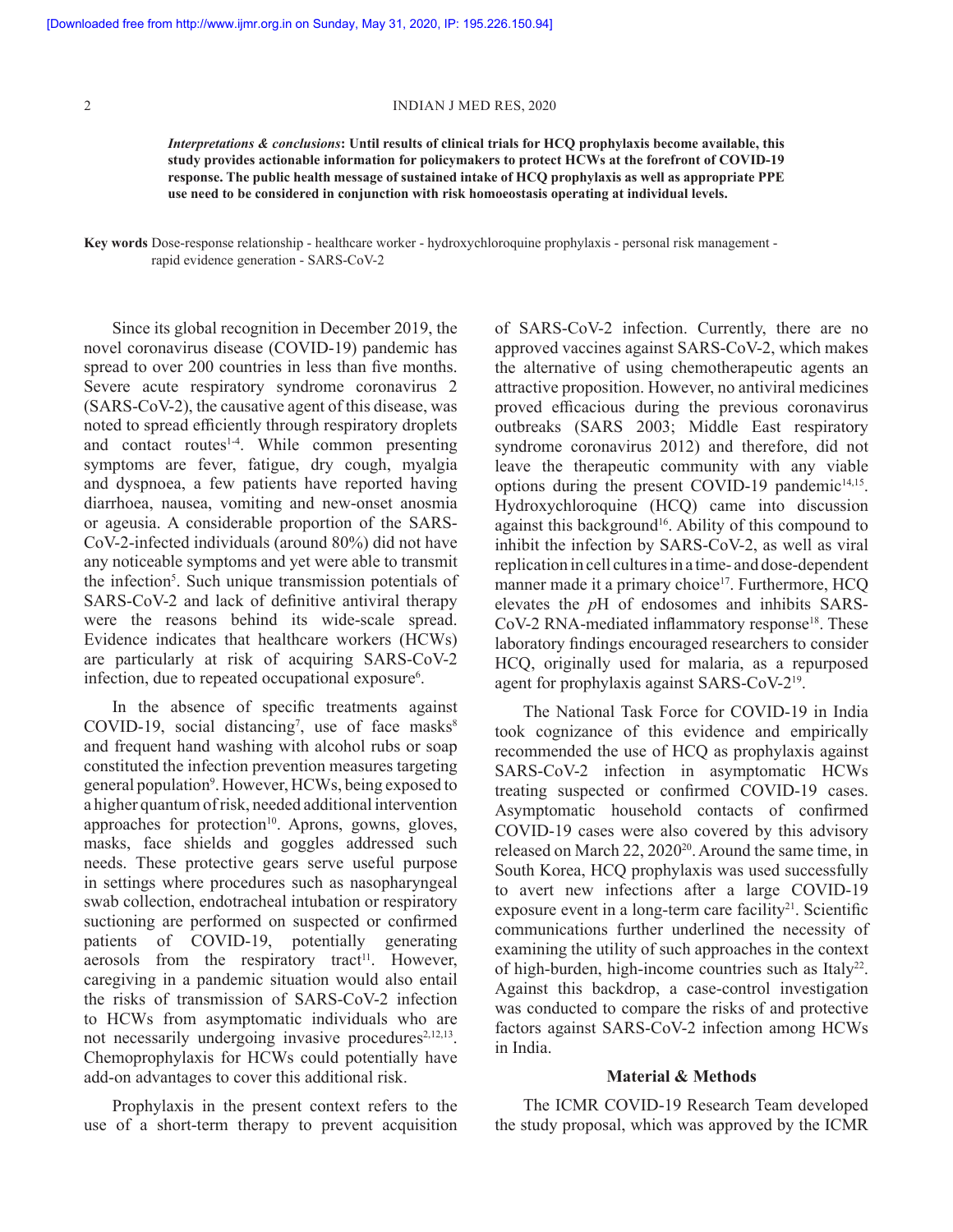Central Ethics Committee. Data collection for this investigation was done during May 8-23, 2020. Each participant was informed about the study purpose, and verbal consent was obtained before proceeding with telephonic interview. A data portal developed to capture the information regarding individuals undergoing testing for SARS-CoV-2 infection across India was used to identify the study participants. HCWs tested between the first week of April 2020 and the end of first week of May 2020 formed the sample pool, from which cases and controls were drawn. Symptomatic HCWs testing positive on real-time reverse transcription-polymerase chain reaction (qRT-PCR) for SARS-CoV-2 were defined as cases. Controls were symptomatic HCWs who tested negative on qRT-PCR for SARS-CoV-2 under similar considerations.

*Measures*: A brief 20-item interview schedule was developed to elicit the information on key issues, such as department, designation and length of employment, and use of personal protective equipment (PPE). Among exposure variables, the HCW was asked about contact with suspected or confirmed COVID-19 patients on ventilator and involvement in aerosol-generating procedures (AGPs) such as nasopharyngeal swab collection, endotracheal intubation and respiratory suction. To minimize recall bias, this enquiry was restricted to seven days before SARS-CoV-2 testing. A history of prophylactic HCQ intake with dosing details was also obtained.

*Telephonic interviews*: Participants were telephonically contacted by the researchers to introduce themselves, verify identities, describe the study purpose and check availability for interviews. If a participant's contact phone number in the ICMR data portal actually belonged to a treatment supporter or caregiver or relative, we reached out to the individual who was tested for COVID-19 through the primary contact. Following verbal consent, telephonic interviews, which took 5-11 min, were conducted. At the close of the interviews, participants' queries related to COVID-19 were addressed.

*Sample size*: It was intended to enrol cases and controls in a 1:1 ratio and match them for location (testing centre) and temporality (test date). Assuming that 50 per cent of the controls were on HCQ prophylaxis (exposure) and correlation coefficient for exposure between matched cases and controls would be 0.2, it was estimated that 484 cases would be required to detect an odds ratio of 1.50 with 80 per cent power at five

per cent significance level<sup>23</sup>. These calculations were undertaken using Power Analysis Sample Size (PASS) software version 11.024.

*Statistical analysis*: The data captured in hard copies during the telephonic interviews were checked for quality and computerized following the necessary corrections. The association of key risk factors with SARS-CoV-2 infection was examined by comparing distributions of cases and controls across different exposures. Variables which had biologically plausible association with the outcome and were relevant for planning strategies for the prevention of SARS-CoV-2 infection in HCWs were entered into a standard logistic regression model<sup>25</sup>. STATA version 13.1 (StataCorp LP, College Station, TX, USA) was used for data analysis including trend analysis by Chi-square test.

## **Results**

The ICMR data portal contained the results and contact details of 23,898 symptomatic HCWs who were tested for SARS-CoV-2 infection. After excluding non-Indian nationals and missing or wrong contact details from this database, 21,402 records were obtained, with 1,073 (5%) confirmed SARS-CoV-2-infected HCWs. Although it was initially decided to contact 650 cases and controls each (accounting for 25% loss over the calculated sample size of 484), only 624 and 549 individuals could be contacted in the case and control groups, respectively. Completed interview schedules of 60.58 per cent of cases (378/624) and 67.94 per cent of controls (373/549) were available for analysis. The reasons for not being able to reach out to some of the participants were: calls not picked up, wrong numbers, ineligible candidates (not HCWs), consent refusal to name a few.

Fifty eight per cent of the cases and about half of the controls were males. While the mean age of the cases was 34.73 yr [±standard deviation (SD): 9.64; median: 33.0; interquartile range (IQR): 27-40], the mean age of the controls was  $33.47$  yr  $(\pm SD: 9.77)$ ; median: 31.0; IQR: 26-38). Age distribution did not follow Gaussian distribution in either group. Table I presents details of the study participants.

*Vulnerability of HCWs*: Vulnerability of the study participants to SARS-CoV-2 infection was ascertained through a history of (*i*) placement in intensive care unit (ICU) catering to suspected or confirmed COVID-19 cases, (*ii*) procedures such as nasopharyngeal swab collection, intubation, respiratory suctioning and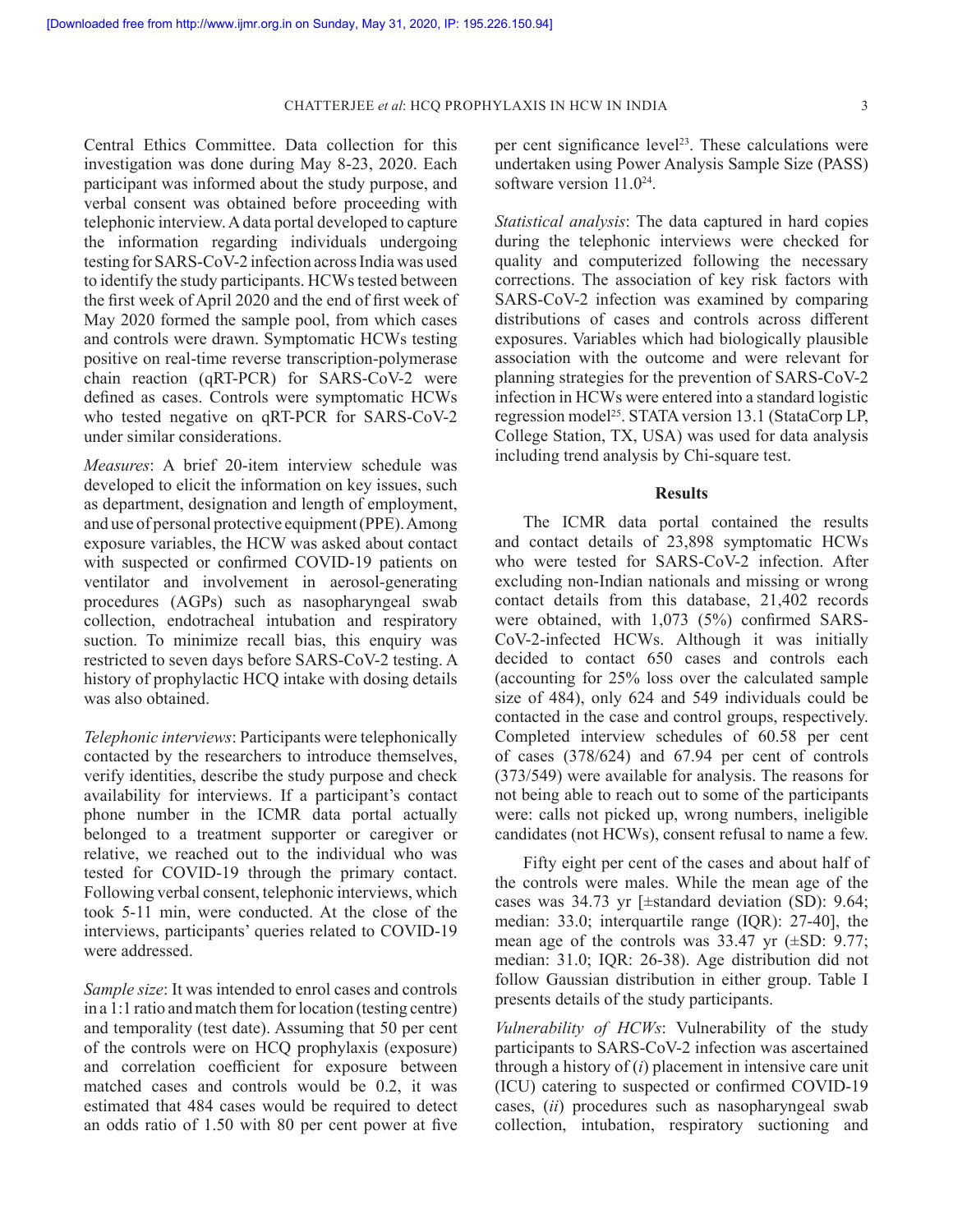| Table I. Profile of the healthcare workers included in the study                            |                       |                          |           |               |                  |  |  |
|---------------------------------------------------------------------------------------------|-----------------------|--------------------------|-----------|---------------|------------------|--|--|
| Parameters                                                                                  | Cases $(n_1=378)$ (%) | Controls $(n, =373)$ (%) | <b>OR</b> | 95% CI of OR  | $\boldsymbol{P}$ |  |  |
| Gender                                                                                      |                       |                          |           |               |                  |  |  |
| Male                                                                                        | 219 (57.95)           | 188 (50.40)              | 1.36      | $1.02 - 1.81$ | 0.038            |  |  |
| Female                                                                                      | 159(42.06)            | 185 (49.60)              | Ref       |               |                  |  |  |
| Age $(yr)$                                                                                  |                       |                          |           |               |                  |  |  |
| 18-25                                                                                       | 65 (17.2)             | 86 (23.06)               | 0.62      | $0.35 - 1.09$ | 0.208            |  |  |
| $26 - 33$                                                                                   | 134(35.45)            | 135(36.19)               | 0.81      | $0.48 - 1.38$ |                  |  |  |
| 34-41                                                                                       | 97(25.66)             | 77(20.64)                | 1.04      | $0.59 - 1.8$  |                  |  |  |
| 42-49                                                                                       | 43(11.38)             | 43 (11.53)               | 0.82      | $0.44 - 1.54$ |                  |  |  |
| $>50$                                                                                       | 39 (10.32)            | 32(8.58)                 | Ref       |               |                  |  |  |
| Occupation                                                                                  |                       |                          |           |               |                  |  |  |
| Doctor                                                                                      | 111(29.37)            | 123 (32.98)              | 0.94      | $0.57 - 1.57$ | 0.537            |  |  |
| Nurse/ANM                                                                                   | 165(43.65)            | 144(38.61)               | 1.2       | $0.74 - 1.96$ |                  |  |  |
| Housekeeping staff                                                                          | 16(4.23)              | 10(2.68)                 | 1.68      | $0.68 - 4.14$ |                  |  |  |
| Security guards                                                                             | 10(2.65)              | 12(3.22)                 | 0.88      | $0.34 - 2.25$ |                  |  |  |
| Others                                                                                      | 36(9.52)              | 42(11.26)                | 0.9       | $0.48 - 1.67$ |                  |  |  |
| Laboratory technician/operation theater technician                                          | 40(10.58)             | 42 (11.26)               | Ref       |               |                  |  |  |
| Duration of work in respective workplace before<br>COVID-19 testing (yr)                    |                       |                          |           |               |                  |  |  |
| >1                                                                                          | 264 (69.84)           | 179 (47.99)              | 2.51      | 1.86-3.39     | < 0.001          |  |  |
| <1                                                                                          | 114(30.16)            | 194(52.01)               | Ref       |               |                  |  |  |
| OR odds ratio: CL confidence interval: Ref. reference category: ANM auviliary nurse midwife |                       |                          |           |               |                  |  |  |

OR, odds ratio; CI, confidence interval; Ref, reference category; ANM, auxiliary nurse midwife

clinical specimen handling by HCWs and (*iii*) use of PPE. Endotracheal intubation was associated with higher odds of SARS-CoV-2 infection. Respondents who reported never using PPEs were also at a higher risk. On the other hand, when the participants were asked about individual components of PPE, usage of masks, caps, gowns and gloves was associated with reduced odds of acquiring SARS-CoV-2 infection (Table II).

*Hydroxychloroquine prophylaxis*: Distribution of cases and controls across exposures in univariate analysis indicated the association of risk (*P*=0.087) of SARS-CoV-2 infection with the lack of HCQ prophylaxis (Table III). However, the number of maintenance doses taken by HCWs following the intake of a loading dose revealed a protective doseresponse relationship. Consumption of four or more maintenance doses was associated with a significant decline in the risk of SARS-CoV-2 infection among the study participants (Figure). The significant declining trend had an overall  $\chi^2$  value of 48.88 (*P*<0.001).



**Figure.** Dose-response relationship between hydroxychloroquine (HCQ) exposure and severe acute respiratory syndrome coronavirus 2 (SARS-CoV-2) infection.

Of the 172 cases and 193 controls reporting HCQ intake, no significant difference in the occurrence of adverse drug reactions was noted. The three most common side effects of HCQ as reported by the cases and controls were nausea (5 vs.  $8\%$ ), headache (6 vs.  $5\%$ )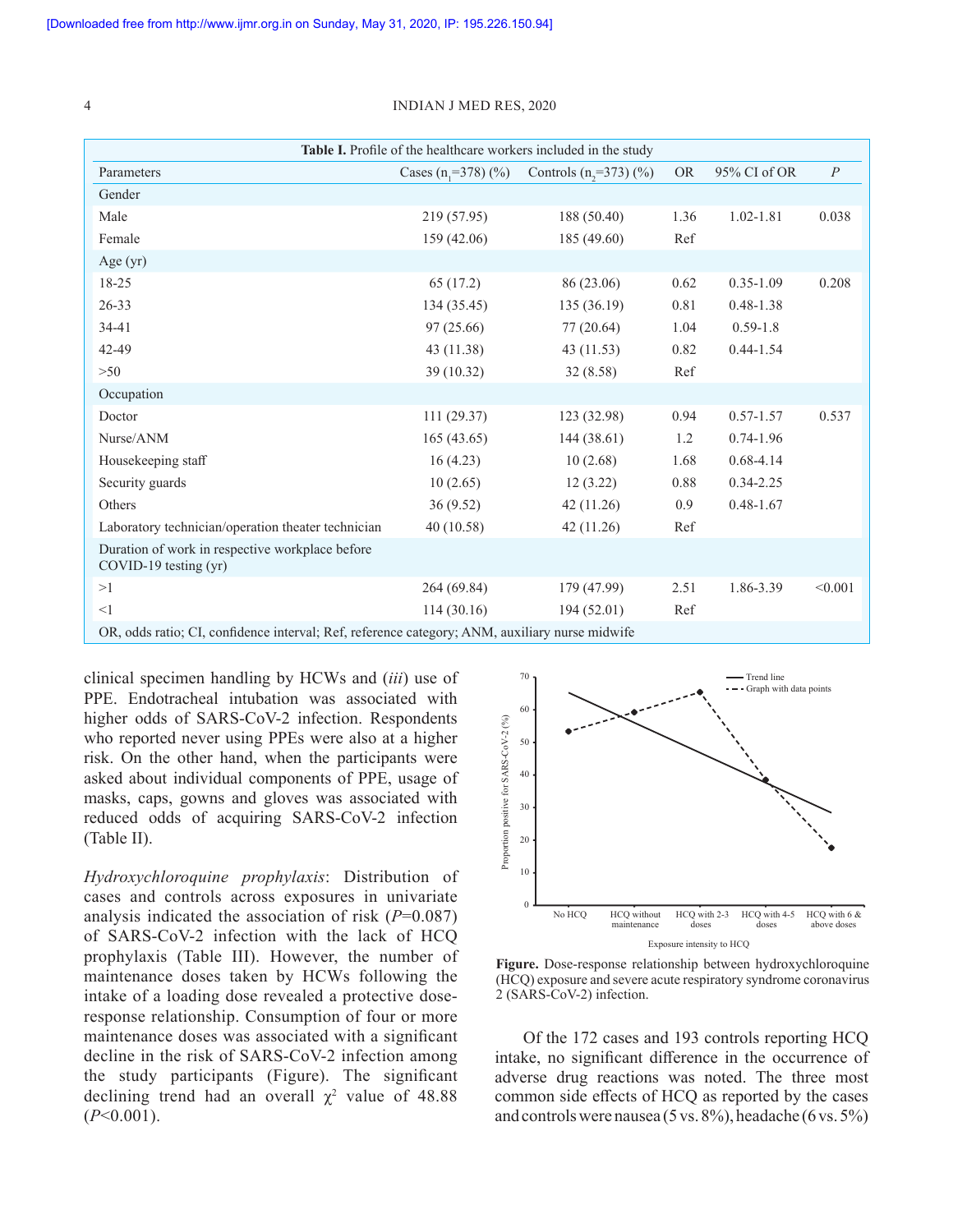## CHATTERJEE *et al*: HCQ PROPHYLAXIS IN HCW IN INDIA 5

| Table II. Place of work, procedure and protection details of healthcare workers |                       |                             |           |               |                  |  |  |
|---------------------------------------------------------------------------------|-----------------------|-----------------------------|-----------|---------------|------------------|--|--|
|                                                                                 | Cases $(n, =378)$ (%) | Controls $(n, =373)$ $(\%)$ | <b>OR</b> | 95% CI of OR  | $\boldsymbol{P}$ |  |  |
| ICU with suspected or confirmed<br>COVID-19 cases on ventilator                 |                       |                             |           |               |                  |  |  |
| Yes                                                                             | 53 (14.02)            | 40 (10.72)                  | 1.36      | $0.88 - 2.1$  | 0.17             |  |  |
| No                                                                              | 325 (85.98)           | 333 (89.28)                 | Ref       |               |                  |  |  |
| Nasopharyngeal swab collection                                                  |                       |                             |           |               |                  |  |  |
| Yes                                                                             | 18 (4.76)             | 22(5.9)                     | $0.8\,$   | $0.42 - 1.51$ | 0.488            |  |  |
| No                                                                              | 360 (95.24)           | 351 (94.1)                  | Ref       |               |                  |  |  |
| Endotracheal intubation                                                         |                       |                             |           |               |                  |  |  |
| Yes                                                                             | 22(5.82)              | 9(2.41)                     | 2.5       | 1.13-5.5      | 0.01             |  |  |
| No                                                                              | 356 (94.18)           | 364 (97.59)                 | Ref       |               |                  |  |  |
| Respiratory tract suctioning                                                    |                       |                             |           |               |                  |  |  |
| Yes                                                                             | 15(3.97)              | 20(5.36)                    | 0.73      | $0.37 - 1.45$ | 0.365            |  |  |
| No                                                                              | 363 (96.03)           | 353 (94.64)                 | Ref       |               |                  |  |  |
| Handling clinical specimen (stool,<br>blood, bronchoalveolar lavage)            |                       |                             |           |               |                  |  |  |
| Yes                                                                             | 42(11.11)             | 46 (12.33)                  | 0.89      | $0.57 - 1.39$ | 0.603            |  |  |
| No                                                                              | 336 (88.89)           | 327 (87.67)                 | Ref       |               |                  |  |  |
| PPE usage                                                                       |                       |                             |           |               |                  |  |  |
| Never used                                                                      | 57 (15.08)            | 17(4.56)                    | 3.72      | 2.12-6.52     | < 0.001          |  |  |
| Used in all or some cases                                                       | 321 (84.92)           | 356 (95.44)                 | Ref       |               |                  |  |  |
| Use of PPE gears                                                                |                       |                             |           |               |                  |  |  |
| Masks                                                                           |                       |                             |           |               |                  |  |  |
| Any mask use                                                                    | 310 (82.01)           | 346 (92.76)                 | 0.35      | $0.22 - 0.57$ | < 0.001          |  |  |
| No mask use                                                                     | 68 (17.99)            | 27(7.24)                    | Ref       |               |                  |  |  |
| Cap                                                                             |                       |                             |           |               |                  |  |  |
| Yes                                                                             | 166 (43.92)           | 196 (47.45)                 | $0.7\,$   | $0.53 - 0.94$ | 0.018            |  |  |
| No                                                                              | 212 (56.08)           | 177(52.55)                  | Ref       |               |                  |  |  |
| Gown                                                                            |                       |                             |           |               |                  |  |  |
| Yes                                                                             | 152(40.21)            | 194 (52.01)                 | 0.62      | $0.46 - 0.83$ | 0.001            |  |  |
| No                                                                              | 226 (59.79)           | 179 (47.99)                 | Ref       |               |                  |  |  |
| Shoe cover use                                                                  |                       |                             |           |               |                  |  |  |
| Yes                                                                             | 133 (35.19)           | 127(34.05)                  | 1.05      | $0.78 - 1.42$ | 0.743            |  |  |
| $\rm No$                                                                        | 245 (64.81)           | 246 (65.95)                 | Ref       |               |                  |  |  |
| Face shield or goggles                                                          |                       |                             |           |               |                  |  |  |
| Yes (either or both)                                                            | 163(43.12)            | 180 (48.26)                 | 0.81      | $0.61 - 1.08$ | 0.158            |  |  |
| No (none)                                                                       | 215 (56.88)           | 193 (51.74)                 | Ref       |               |                  |  |  |
| Gloves                                                                          |                       |                             |           |               |                  |  |  |
| Yes                                                                             | 267(70.63)            | 322 (86.33)                 | 0.38      | $0.26 - 0.55$ | < 0.001          |  |  |
| $\rm No$                                                                        | 111 (29.37)           | 51 (13.67)                  | Ref       |               |                  |  |  |
| PPE, personal protective equipment; ICU, intensive care unit                    |                       |                             |           |               |                  |  |  |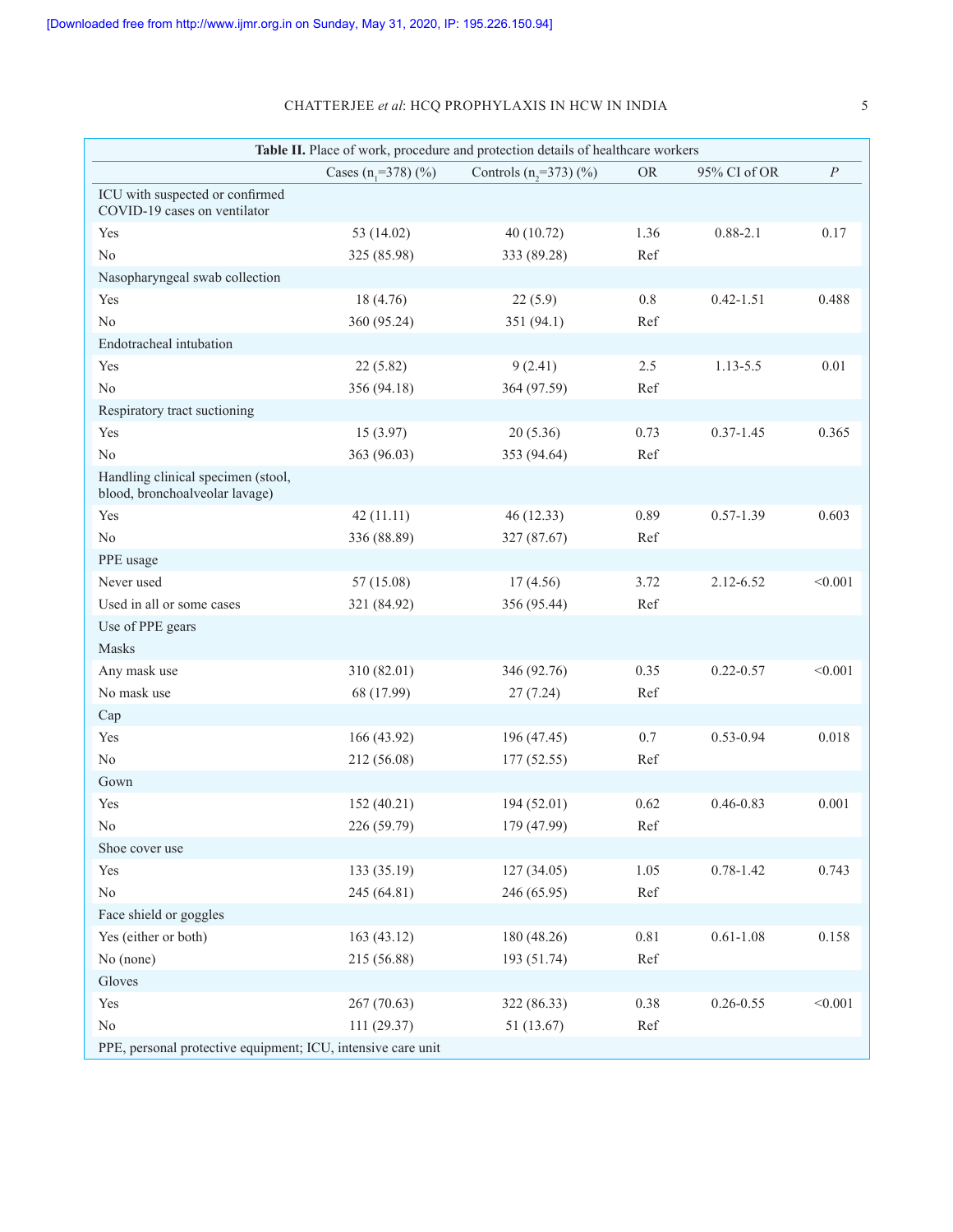| Table III. Patterns of hydroxychloroquine (HCQ) prophylaxis in healthcare workers |                          |                             |           |                 |                |  |
|-----------------------------------------------------------------------------------|--------------------------|-----------------------------|-----------|-----------------|----------------|--|
| Parameters                                                                        | Cases<br>$(n, =378)$ (%) | Controls<br>$(n, =373)$ (%) | <b>OR</b> | 95% CI<br>of OR | $\overline{P}$ |  |
| HCQ prophylaxis                                                                   |                          |                             |           |                 |                |  |
| N <sub>0</sub>                                                                    | 206(54.5)                | 180 (48.26)                 | 1.28      | $0.96 - 1.71$   | 0.087          |  |
| Yes                                                                               | 172(45.50)               | 193 (51.74)                 | Ref       |                 |                |  |
| Number of maintenance doses of HCQ prophylaxis taken                              |                          |                             |           |                 |                |  |
| >6                                                                                | 12(3.17)                 | 56 (15.01)                  | 0.19      | $0.1 - 0.36$    | < 0.001        |  |
| $4 - 5$                                                                           | 42(11.11)                | 67 (17.96)                  | 0.55      | $0.35 - 0.84$   |                |  |
| $2 - 3$                                                                           | 70 (18.52)               | 37(9.92)                    | 1.65      | 1.06-2.58       |                |  |
| HCQ loading dose and irregular recall of maintenance                              | 48 (12.7)                | 33(8.85)                    | 1.27      | $0.78 - 2.07$   |                |  |
| None                                                                              | 206(54.5)                | 180 (48.26)                 | Ref       |                 |                |  |
| Combination prophylaxis                                                           |                          |                             |           |                 |                |  |
| HCQ only                                                                          | 130(34.39)               | 133 (35.66)                 | 0.85      | $0.62 - 1.17$   | 0.002          |  |
| HCQ+azithromycin+vitamins                                                         | 25(6.61)                 | 16(4.29)                    | 1.36      | $0.71 - 2.64$   |                |  |
| HCQ+vitamins                                                                      | 6(1.59)                  | 25(6.70)                    | 0.21      | $0.08 - 0.52$   |                |  |
| HCQ+non-allopathic systems of medicines or others                                 | 11(2.91)                 | 19(5.09)                    | 0.51      | $0.23 - 1.09$   |                |  |
| No HCO                                                                            | 206(54.5)                | 180 (48.26)                 | Ref       |                 |                |  |
|                                                                                   |                          |                             |           |                 |                |  |

and diarrhoea (5 vs. 4%). While none of the controls on HCQ complained of palpitations, only one case (1/172, 0.6%) reported the same. Gastrointestinal symptoms such as acidity and vomiting following HCQ intake ranged from 0.6 per cent in cases to about two per cent in controls. Very few cases (0.6%) and controls (1.4%) had skin rashes after consuming HCQ.

*Multivariate analysis*: Factors found associated (*P*<0.1) with SARS-CoV-2 infection among HCWs in univariate analysis and having biological plausibility were entered into multivariate model. In case of conceivable similarity between explanatory variables, one was chosen over another to avoid collinearity. For example, PPE rather than individual items (cap, mask, gown, glove, *etc*.) of PPE was included in the model. Adjusted for<sup>25</sup> gender, use of PPE, endotracheal intubation, different intensity of exposure to prophylactic HCQ and testing place with date, intake of 4-5 maintenance doses of HCQ [adjusted odds ratio (AOR): 0.44; 95% confidence interval (CI): 0.22- 0.88; *P*=0.02] was found to independently impart the protective effect against SARS-CoV-2 infection among HCWs (Table IV). Notwithstanding this effect, the advantage of PPE usage was also independently indicated by the multivariate model. Noticeably, six or more prophylactic doses of HCQ used by HCWs had a remarkably high (>80%) protective effect against SARS-CoV-2 infection.

## **Discussion**

Research to inform public health responses during infectious disease emergencies is gradually gaining importance worldwide. For example, Ebola virus disease in West Africa and Nipah virus outbreak in the Indian sub-continent required quick research responses to help mitigate human sufferings in the recent  $past<sup>26,27</sup>$ . The current investigation can be considered as an example of this emerging trend. We leveraged a nationwide COVID-19 testing database to rapidly generate evidence to inform public health action.

The pivotal finding of our study was the noteworthy benefits of HCQ prophylaxis. It was identified that simply initiating HCQ prophylaxis did not reduce the odds of acquiring SARS-CoV-2 infection among HCWs. However, with the intake of four or more maintenance doses of HCQ, the protective effect started emerging, and in the adjusted multivariate model, a significant reduction (>80%) in the odds of SARS-CoV-2 infection in the HCWs was identified with the intake of six or more doses of HCQ prophylaxis. This dose-response relationship (Figure) added strength to the study outcomes. Worth noting in this context was that the National Task Force for COVID-19 in India recommended once a week maintenance dose for seven weeks (400 mg once weekly), following the loading dose (400 mg bd).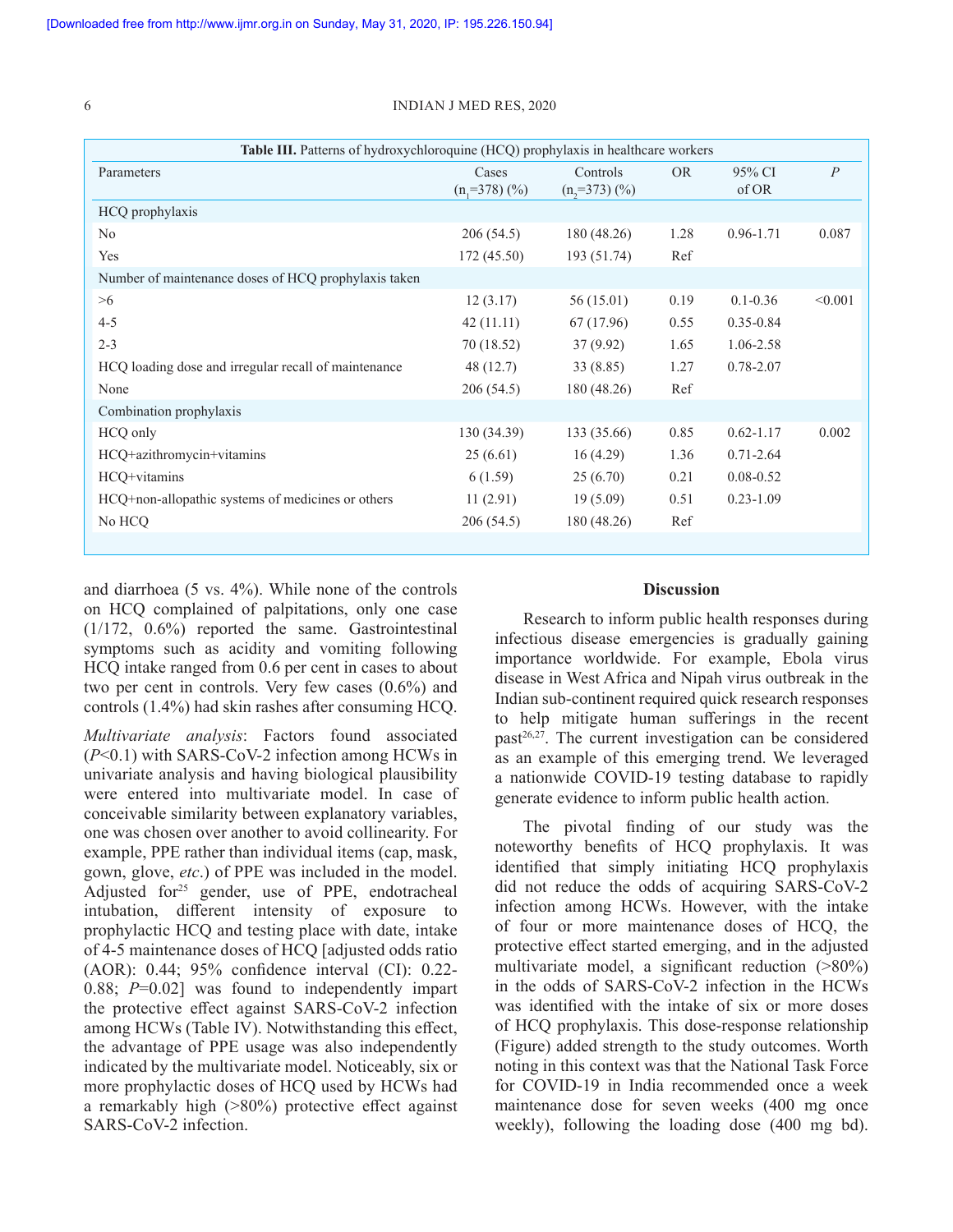| Table IV. Factors independently associated with SARS-CoV-2 in healthcare workers in India |      |               |                |  |  |
|-------------------------------------------------------------------------------------------|------|---------------|----------------|--|--|
| <b>Attributes</b>                                                                         | AOR  | 95% CI of AOR | $\overline{P}$ |  |  |
| Male                                                                                      | 1.93 | 1.21-3.07     | 0.006          |  |  |
| Never used PPE                                                                            | 5.33 | 2.27-12.48    | < 0.001        |  |  |
| Performing endotracheal intubation                                                        | 4.33 | 1.16-16.07    | 0.029          |  |  |
| Maintenance doses of HCO                                                                  |      |               |                |  |  |
| HCQ loading dose and irregular recall of maintenance                                      | 1.87 | $0.82 - 4.24$ | 0.136          |  |  |
| $2 - 3$                                                                                   | 2.34 | 1.23-4.83     | 0.022          |  |  |
| $4 - 5$                                                                                   | 0.44 | $0.22 - 0.88$ | 0.02           |  |  |
| >6                                                                                        | 0.04 | $0.01 - 0.16$ | < 0.001        |  |  |
| AOR, adjusted odds ratio; HCO, hydroxychloroquine                                         |      |               |                |  |  |

### CHATTERJEE *et al*: HCQ PROPHYLAXIS IN HCW IN INDIA 7

Adherence to this recommended regimen is underlined by the findings of the present study. The potential antiviral and anti-inflammatory properties of HCQ<sup>28</sup>, together with the low cost of therapy, excellent oral bioavailability<sup>29</sup>, high tissue concentrations in the lungs relative to the plasma levels and acceptable safety profile lend support to this assertion<sup>17</sup>. However, HCQ prophylaxis should be taken in tandem with PPE use as indicated by the multivariate model (Table IV).

A recent registry-based analysis highlighted that HCQ did not offer therapeutic benefits to severe COVID-19 cases, and was associated with increased mortality $30$ . This apparent disparity with the findings of the current investigation could be explained by the two different application contexts. While the observational study involving registry-analysis focussed on the treatment of hospitalized COVID-19 patients, our emphasis was on the prevention of infections among HCWs. In treatment settings, severe COVID-19 patients are likely to have a very high viral load and cytokine levels, which may not be improved by HCQ therapy<sup>31</sup>. The registry-based analysis further recorded higher frequencies of ventricular arrhythmias in patients receiving HCQ. The toxicities of HCQ are likely to be infrequent in healthy groups undergoing prophylactic therapy as observed in our study participants. Biologically, it appears plausible that HCQ prophylaxis, before onset of infection, may inhibit the virus from gaining a foothold.

While the strength of the present analysis was the involvement of a countrywide database that drew upon more than 70 COVID-19 testing laboratories spread all over India, its limitations were rooted in its observational design. However, in the absence of clinical trial results $32$  on safety and efficacy of HCQ chemoprophylaxis in the HCWs, this study

offers evidence of public health importance. Higher prevalence of SARS-CoV-2 infection in the HCWs has been a global concern, including in countries such as Spain, Italy and the USA<sup>33-35</sup>, which further underscores the importance of the present findings.

The first part of the dose-response relationship curve showed an apparent increase in the odds of acquiring SARS-CoV-2 infection in HCWs who had taken 2-3 doses of HCQ prophylaxis. While this phenomenon cannot be fully explained by the data collected through the present study, lessons from other areas of public health could be of some help. The parallels36 include (*i*) seat-belt legislations *vis-à-vis* speeding and road traffic casualties, and (*ii*) condom use promotion with unintended effects linked to greater sexual activities. Adams<sup>37</sup> and Wilde<sup>38</sup> allude to models of individual risk management which have the potential to explain such apparent paradoxes. They described that the introduction of a safety device could disrupt the balance between perceived hazards and rewards of risk-taking behaviours. Within the ambit of the present discussion, we consider (*i*) HCQ prophylaxis as a newly identified safety device, (*ii*) getting infected with SARS-CoV-2 as the perceived hazard, and (*iii*) not adhering to conventional respiratory infection prevention measures, such as PPE use, personal hygiene and social distancing as risk-taking behaviours.

In conclusion, public health message on the role of HCQ prophylaxis for the prevention of SARS-CoV-2 infection among HCWs emerging from this study should be considered with the existing understanding of risk homoeostasis operating at individual levels.

*Acknowledgment***:** Authors acknowledge the support in data cleaning and management provided by Servshri Ganesh Prasad Jena, Ajay Kumar and Gurmeet Singh Rana, ICMR-National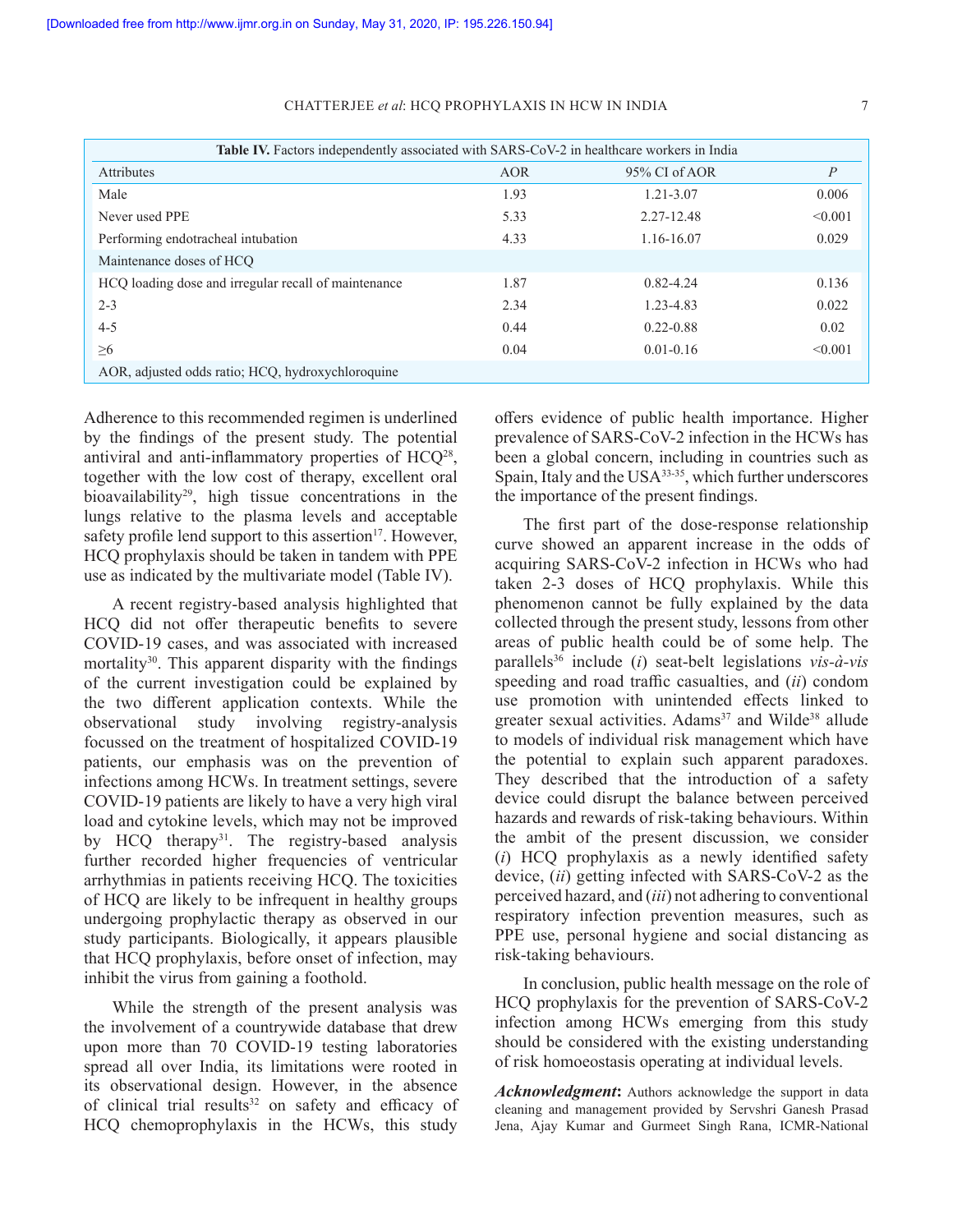Institute of Medical Statistics (ICMR-NIMS); and in data collection Ms Seema Verma, Division of Non-Communicable Diseases, ICMR, New Delhi.

## *Financial support & sponsorship***:** None.

## *Conflicts of Interest***:** None.

## **References**

- 1. Liu J, Liao X, Qian S, Yuan J, Wang F, Liu Y, *et al*. Community transmission of severe acute respiratory syndrome coronavirus 2, Shenzhen, China, 2020. *Emerg Infect Dis* 2020; *26* : 1320-3.
- 2. Chan JF, Yuan S, Kok KH, To KK, Chu H, Yang J, *et al*. A familial cluster of pneumonia associated with the 2019 novel coronavirus indicating person-to-person transmission: A study of a family cluster. *Lancet* 2020; *395* : 514-23.
- 3. Li Q, Guan X, Wu P, Wang X, Zhou L, Tong Y, *et al*. Early transmission dynamics in Wuhan, China, of novel coronavirus-infected pneumonia. *N Engl J Med* 2020; *382* : 1199-207.
- 4. Chatterjee P, Nagi N, Agarwal A, Das B, Banerjee S, Sarkar S, *et al*. The 2019 novel coronavirus disease (COVID-19) pandemic: A review of the current evidence. *Indian J Med Res* 2020; *151* : 147-59.
- 5. Huang L, Zhang X, Zhang X, Wei Z, Zhang L, Xu J, *et al*. Rapid asymptomatic transmission of COVID-19 during the incubation period demonstrating strong infectivity in a cluster of youngsters aged 16-23 years outside Wuhan and characteristics of young patients with COVID-19: A prospective contact-tracing study. *J Infect* 2020; *80* : e1-13.
- 6. Nguyen LH, Drew DA, Joshi AD, Guo C-G, Ma W, Mehta RS, *et al*. Risk of COVID-19 among frontline healthcare workers and the general community: A prospective cohort study. *medRxiv* 2020. doi: https://doi. org/10.1101/2020.04.29.2008411.
- 7. Lewnard JA, Lo NC. Scientific and ethical basis for social-distancing interventions against COVID-19. *Lancet Infect Dis* 2020. doi: 10.1016/S1473-3099(20)30190-0.
- 8. Prather KA, Wang CC, Schooley RT. Reducing transmission of SARS-CoV-2. *Science* 2020. pii: eabc6197.
- 9. World Health Organization. *Coronavirus disease (COVID-19) advice for the public*. Geneva: WHO; 2020.
- 10. The Lancet. COVID-19: Protecting health-care workers. *Lancet* 2020; *395* : 922.
- 11. Verbeek JH, Rajamaki B, Ijaz S, Mischke C, Ruotsalainen JH, Mäkelä E, *et al.* Personal protective equipment for preventing highly infectious diseases due to exposure to contaminated body fluids in healthcare staff. *Cochrane Database Syst Rev*  2016; *4* : CD011621.
- 12. Bai Y, Yao L, Wei T, Tian F, Jin DY, Chen L, *et al*. Presumed asymptomatic carrier transmission of COVID-19. *JAMA* 2020; *323* : 1406-7.
- 13. World Health Organization. *Novel coronavirus (2019-nCoV) Situation Report - 2; January 22, 2020*. Geneva: WHO; 2020.
- 14. Zhong NS, Zheng BJ, Li YM, Xie ZH, Chan KH, Li PH, *et al*. Epidemiology and cause of severe acute respiratory

syndrome (SARS) in Guangdong, People's Republic of China, in February, 2003. *Lancet* 2003; *362* : 1353-8.

- 15. Ramadan N, Shaib H. Middle East respiratory syndrome coronavirus (MERS-CoV): A review. *Germs* 2019; *9* : 35-42.
- 16. Hashem AM, Alghamdi BS, Algaissi AA, Alshehri FS, Bukhari A, Alfaleh MA, *et al*. Therapeutic use of chloroquine and hydroxychloroquine in COVID-19 and other viral infections: A narrative review. *Travel Med Infect Dis* 2020: 101735. doi:10.1016/j.tmaid.2020.101735.
- 17. Liu J, Cao R, Xu M, Wang X, Zhang H, Hu H, *et al*. Hydroxychloroquine, a less toxic derivative of chloroquine, is effective in inhibiting SARS-CoV-2 infection *in vitro*. *Cell Discov* 2020; *6* : 16.
- 18. Al-Bari MAA. Targeting endosomal acidification by chloroquine analogs as a promising strategy for the treatment of emerging viral diseases. *Pharmacol Res Perspect* 2017; *5* : e00293.
- 19. Vincent MJ, Bergeron E, Benjannet S, Erickson BR, Rollin PE, Ksiazek TG, *et al*. Chloroquine is a potent inhibitor of SARS coronavirus infection and spread. *Virol J* 2005; *2* : 69.
- 20. National Task Force for COVID-19 in India. *Recommendation for empiric use of hydroxychloroquine for prophylaxis of SARS-CoV-2 infection*; 2020. Available from: *https:// www.mohfw.gov.in/pdf/AdvisoryontheuseofHydroxychloroqui nasprophylaxisforSARSCoV2infection.pdf*, accessed on May 25, 2020.
- 21. Lee SH, Son H, Peck KR. Can post-exposure prophylaxis for COVID-19 be considered as an outbreak response strategy in long-term care hospitals? *Int J Antimicrob Agents* 2020. doi: 10.1016/j.ijantimicag.2020.105988.
- 22. Principi N, Esposito S. Chloroquine or hydroxychloroquine for prophylaxis of COVID-19. *Lancet Infect Dis* 2020. pii: S1473-3099: 30296-6.
- 23. Dupont WD. Power calculations for matched case-control studies. *Biometrics* 1988; *44* : 1157-68.
- 24. Hintze J. *PASS 11. NCSS, LLC*. Kaysville, Utah, USA: NCSS; 2011. Available from: *http://www.ncss.com*, accessed on May 25, 2020.
- 25. Pearce N. Analysis of matched case-control studies. *BMJ* 2016; *352* : i969.
- 26. Jacobsen KH, Aguirre AA, Bailey CL, Baranova AV, Crooks AT, Croitoru A, *et al*. Lessons from the Ebola outbreak: Action items for emerging infectious disease preparedness and response. *Ecohealth* 2016; *13* : 200-12.
- 27. Arunkumar G, Chandni R, Mourya DT, Singh SK, Sadanandan R, Sudan P, *et al*. Outbreak investigation of Nipah virus disease in Kerala, India, 2018. *J Infect Dis* 2019; *219* : 1867-78.
- 28. Zhou D, Dai SM, Tong Q. COVID-19: A recommendation to examine the effect of hydroxychloroquine in preventing infection and progression. *J Antimicrob Chemother* 2020. doi:10.1093/jac/dkaa114.
- 29. Tett SE, Cutler DJ, Day RO, Brown KF. Bioavailability of hydroxychloroquine tablets in healthy volunteers. *Br J Clin Pharmacol* 1989; *27* : 771-9.
- 30. Mehra MR, Desai SS, Ruschitzka F, Patel AN. Hydroxychloroquine or chloroquine with or without a